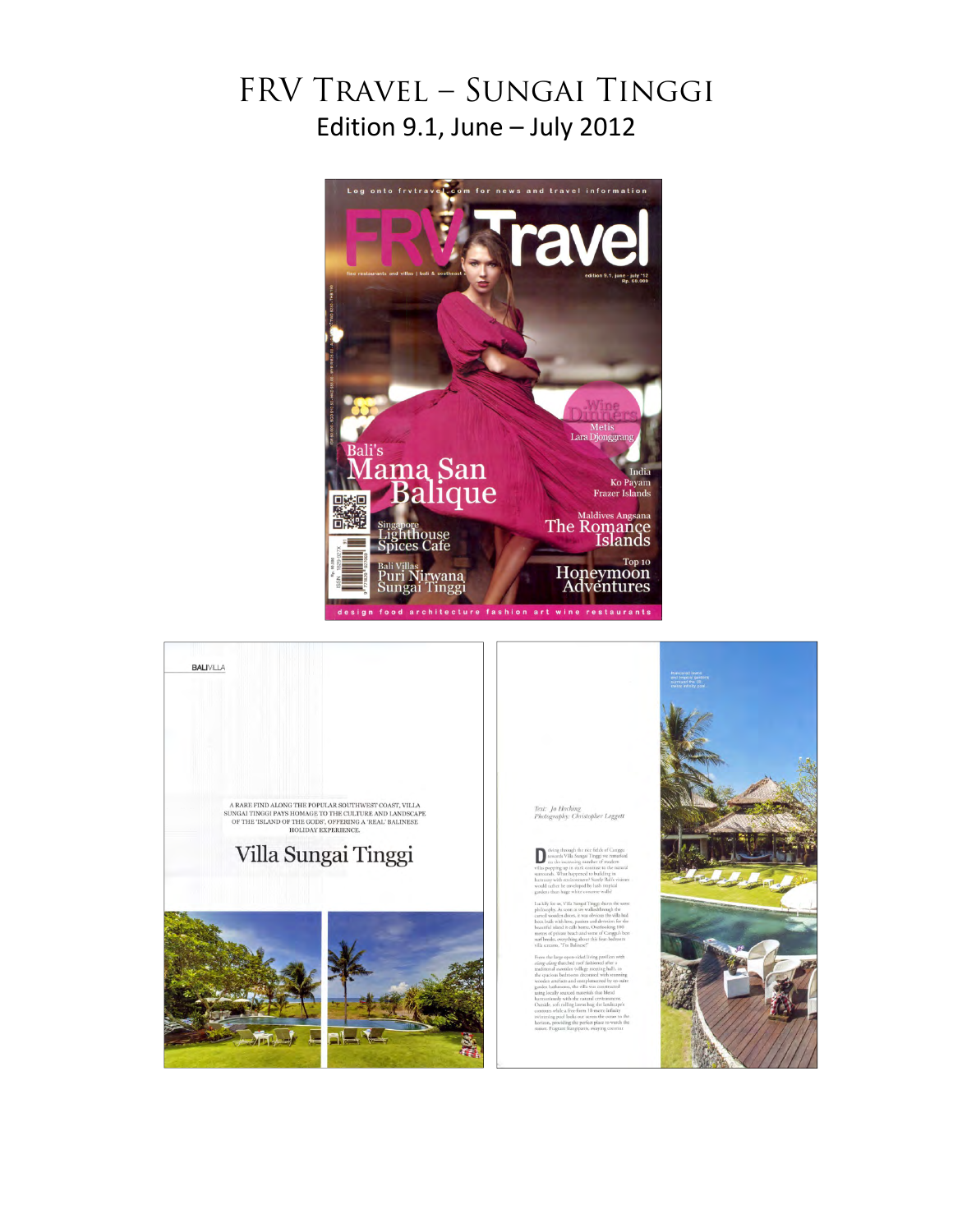

## A RARE FIND ALONG THE POPULAR SOUTHWEST COAST, VILLA SUNGAI TINGGI PAYS HOMAGE TO THE CULTURE AND LANDSCAPE OF THE 'ISLAND OF THE GODS', OFFERING A 'REAL' BALINESE HOLIDAY EXPERIENCE.

## Villa Sungai Tinggi

## *Text: Jo Hocking Photography: Christopher Leggett*

Driving through the rice fields of Canggu towards Villa Sungai Tinggi we remarked on the increasing number of modern villas popping up in stark contrast to the natural surrounds. What happened to building in harmony with environment? Surely Bali's visitors would rather be enveloped by lush tropical gardens than huge white concrete walls?

Luckily for us, Villa Sungai Tinggi shares the same philosophy. As soon as we walked through the carved wooden doors, it was obvious the villa had been built with love, passion and devotion for the beautiful island it calls home. Overlooking 100 metres of private beach and some of Canggu's best surf breaks, everything about this four‐bedroom villa screams, "I'm Balinese!"

From the large open-sided living pavilion with alang-alang thatched roof fashioned after a traditional wantilan (village meeting hail), to the spacious bedrooms decorated with stunning wooden artefacts and